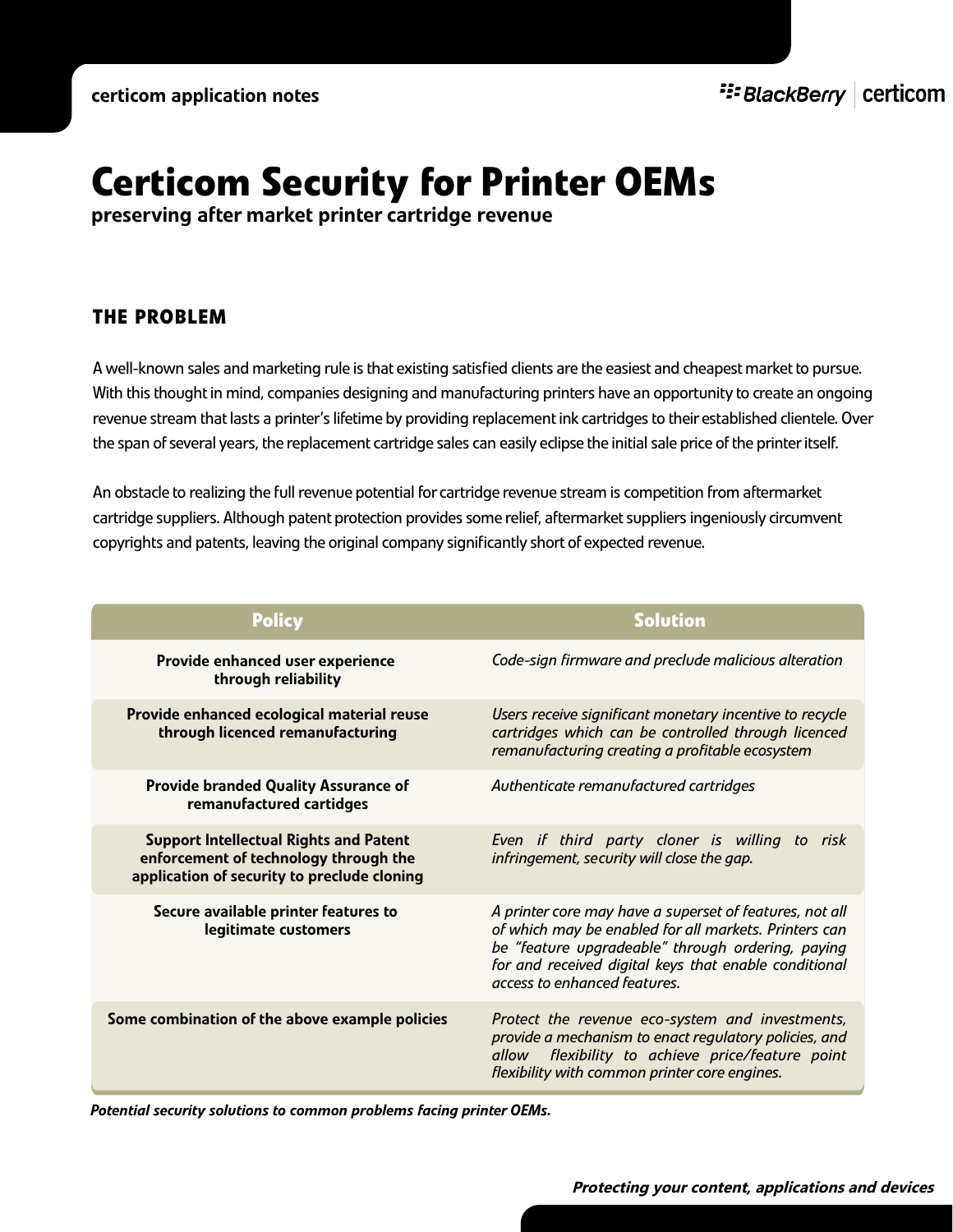## **THE SOLUTION**

Due to price points required by the market, cartridges are necessarily tightly cost-controlled, especially as there is an expectation to license 3<sup>rd</sup> party manufacturers to mass produce the devices. Therefore, any potential solution must carefully balance production unit cost parameters against the level of difficulty of cloning cartridges.

An optimal solution must balance several design considerations:

- What is the incremental unit cost of cartridge?
- Should there be one appropriate security model, or a gradated solution depending on hardware resources and revenue stream to be protected?
- How feasible is the design including integration with manufacturing partners, specialty IC manufacturers and 3<sup>rd</sup> party cartridge manufacturing licensees?

In balancing production unit costs against the level of difficulty of cloning cartridges, achieving "perfect security" is economically infeasible – the optimal solution must provide "enough" security at an acceptable incremental unit manufacturing cost.

Certicom has significant experience developing anti-cloning and conditional access systems. Using public key technology, you can make the life of an aftermarket copycat very difficult by creating software mechanisms to:

- provision a unique manufacturer's digital signature for each cartridge
- have the printer authenticate the cartridge's unique digital signature
- have the printer optionally challenge a "smart" tamper-proof cartridge for validity
- provide for other means of intelligence in the printer to ascertain illegitimate print cartridges

Certicom uses innovative cryptography techniques that:

- minimize the digital signature size (less than 200 bits)
- maximize the signature strength and prevent "cracking" of the secret manufacturer's key
- protect secret keying material through tamper resistance
- minimize performance impacts

Certicom tools integrate into the manufacturing environment, offering:

- a streamlined process that generates keys and serial numbers, signs information with a certificate, injects the information into ROM or silicon
- a system for protecting the key generation process from insiders and licensed third parties
- a system to allow manufacturers and licensed third parties to re-authorize refurbished cartridges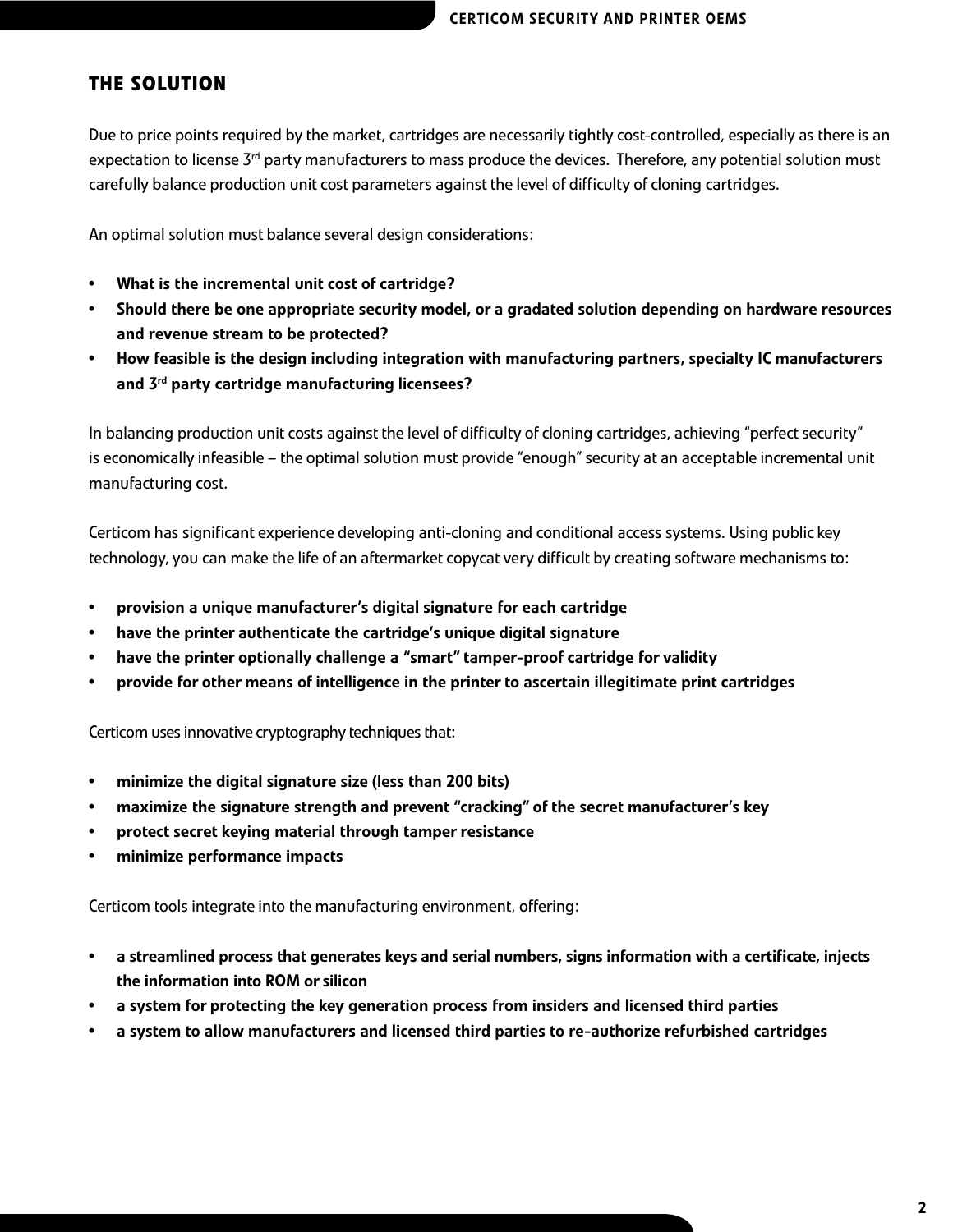## **THE IMPLEMENTATION**

Our industry-leading Security Builder<sup>®</sup> developer toolkits can be used to create an anti-cloning solution, by examining the capability of the printer and cartridge to incorporate the following behavior:

The printer cartridge must be capable of holding some cryptographic data (ideally in the dozens of bytes)

• Certicom's ECC-based public key and digital signatures can be as small as 20 bytes.

#### The printer will have to contain appropriate software that can interrogate the cartridge and ascertain if

- a digital signature exists and;
- the digital signature maps to the information data within the cartridge (i.e. is a valid signature).
- Alternatively, "smart" cartridges could digitally sign challenges from the printer.

## The cartridge includes irreversible (i.e. one-time programmable) bits that can be used as "state" information, and be programmed by the printer, for example:

- The manufacturer denotes the print cartridge as refill number "n". If "n" is zero, the print cartridge is marked as "new".
- When the printer examines the cartridge, it reads the "new" bit and other information bits, then marks the cartridge as "in use".
- The cartridge bits are irreversibly marked to reflect the state of the cartridge becoming empty.
- Refurbished cartridges can only be re-authorized by licensed third parties.

#### The printer firmware software contains

- The manufacturers root certificate and certificate chain for the cartridge.
- The ability to validate a digital signature directly or through a challenge response.
- A code-signed image to protect against malicious firmware upgrades.



*Printer Anti-cloning Manufacturing Process*